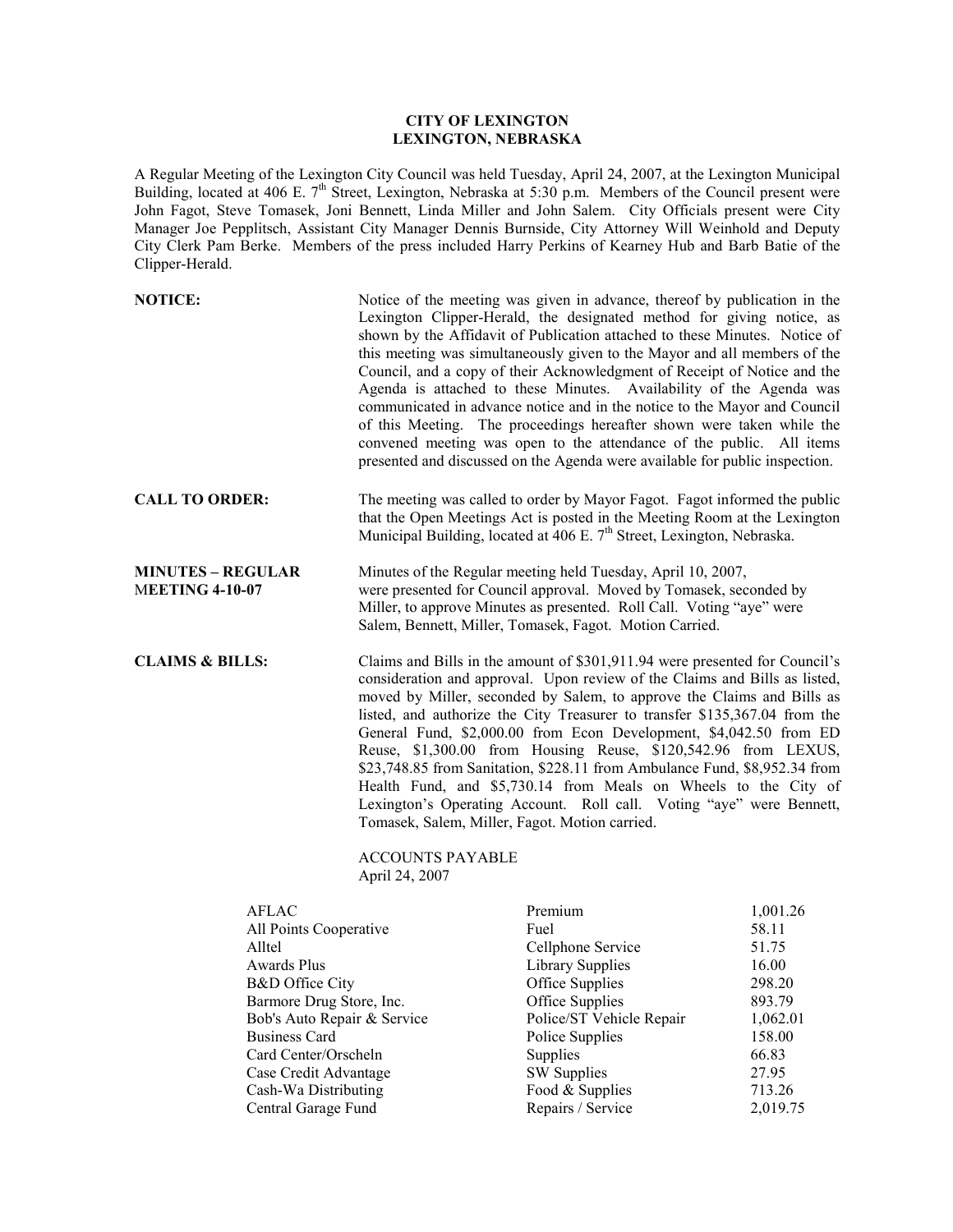| Clean Harbors Environmental Svcs Inc.       | <b>EL</b> Supplies                           | 80.00     |
|---------------------------------------------|----------------------------------------------|-----------|
| Culligan Water Conditioning Co.             | Soft WR Supplies                             | 93.00     |
| Davis Energy, Inc.                          | Propane                                      | 204.46    |
| Dawson County Clerk                         | Quarterly Dispatch Fees                      | 24,955.00 |
| Dawson County Handibus                      | Transportation                               | 6.00      |
| Demco                                       | <b>Library Supplies</b>                      | 50.51     |
| <b>Dugan Business Forms</b>                 | Office Supplies                              | 614.35    |
| Electric Fixture                            | <b>EL</b> Supplies                           | 106.49    |
| <b>Farmer Brothers Coffee</b>               | Food & Supplies                              | 113.94    |
| Fastenal                                    | SW & WR Supplies                             | 85.35     |
| <b>Fisher Scientific</b>                    | <b>SW Supplies</b>                           | 77.25     |
| Fox Bros. Hay Co., Inc.                     | Tree Grinding                                | 8,026.20  |
| Fyr-Tek                                     | Fire Dept. Supplies                          | 44.25     |
| Gale Group, The                             | <b>Books</b>                                 | 66.21     |
| Galls Inc.                                  | Uniform Expense                              | 44.97     |
| Hall's Safety Equipment                     | <b>EL</b> Supplies                           | 99.15     |
| Health Claims Fund                          | Claims                                       | 6,341.52  |
| Hipp Wholesale Foods, Inc.                  | Food & Supplies                              | 471.44    |
| Holbein, Dahlas D.                          | Maint. & Cleaning                            | 850.00    |
| Husker Ag Sales                             | <b>Central Garage Supplies</b>               | 356.25    |
| <b>International City/County Management</b> | Membership Dues                              | 684.00    |
| <b>Ingram Library Services</b>              | <b>Books</b>                                 | 769.33    |
| International Code Council, Inc.            | Membership Dues                              | 100.00    |
| Investment Property Exchange, Inc.          | Appraisal/Ped.-Bike Trail                    | 1,000.00  |
| Johnson Service Company                     | Repair/WWTP                                  | 1,800.00  |
| Junior Library Guild                        | <b>Books</b>                                 | 450.00    |
| K-Lawn                                      | Lawn Care                                    | 75.05     |
| Kemps-Gillette                              | Beverages                                    | 202.00    |
| Lexington Newspapers, Inc.                  | Publications                                 | 8.42      |
| <b>Lexington Recreation Program</b>         | Softball/Baseball Instruction                | 1,270.00  |
| Lexington True Value                        | Supplies                                     | 74.11     |
| Lexington Utilities Systems                 | Utilities                                    | 19,617.68 |
| Payroll                                     | Wages                                        | 92,699.03 |
| Social Security                             | Employer Portion / FICA Med                  | 6,852.89  |
| <b>First National Bank</b>                  | <b>Employer Portion / Pension</b>            | 3,150.02  |
| <b>First National Bank</b>                  | Police Pension                               | 1,293.74  |
| ICMA                                        | <b>City Manager Pension</b>                  | 356.81    |
| McCookNet Internet Service                  | Service                                      | 139.00    |
| Mead Lumber                                 | PK/SW/Central Garage Supplies                | 405.20    |
| Michael Todd & Co., Inc.                    | <b>Central Garage Supplies</b>               | 86.03     |
| Mid-Nebraska Printing                       | Office Supplies                              | 24.80     |
| Milco Environmental Services, Inc.          | Envir. Site Assess. /Lex. Ind. Add. 2,000.00 |           |
| Municipal Supply                            | <b>WR Supplies</b>                           | 777.26    |
| Nebraska Crane                              | <b>SW</b> Rental                             | 740.00    |
| Nebraska Dept. of Economic Development      | Orthman's CDBG Payment                       | 4,042.50  |
| Nebraska Dept. of HHS Laboratory            | <b>Water Testing</b>                         | 300.00    |
| Nebraska Machinery                          | <b>Central Garage Supplies</b>               | 500.49    |
| Peak Interest                               | Food                                         | 42.37     |
| Plum Creek Market Place                     | Food                                         | 3.94      |
| <b>QPR</b> (United States)                  | <b>ST</b> Supplies                           | 441.44    |
| Ron's Spas & Pools                          | GGC/Pool Tables                              | 2,300.00  |
| S & W Auto Parts, Inc.                      | <b>Central Garage Supplies</b>               | 72.42     |
| Service Master Mid Nebraska                 | Lib./GGC Cleaning Service                    | 2,234.09  |
| Sign Pro                                    | Fire Dept. Supplies                          | 27.00     |
| Svoboda, Alan J.                            | Appraisal/Ped.-Bike Trail                    | 500.00    |
| T. O. Haas Tire Co., Inc.                   | Tires/Repair                                 | 157.41    |
| Tasc                                        | Premium                                      | 207.00    |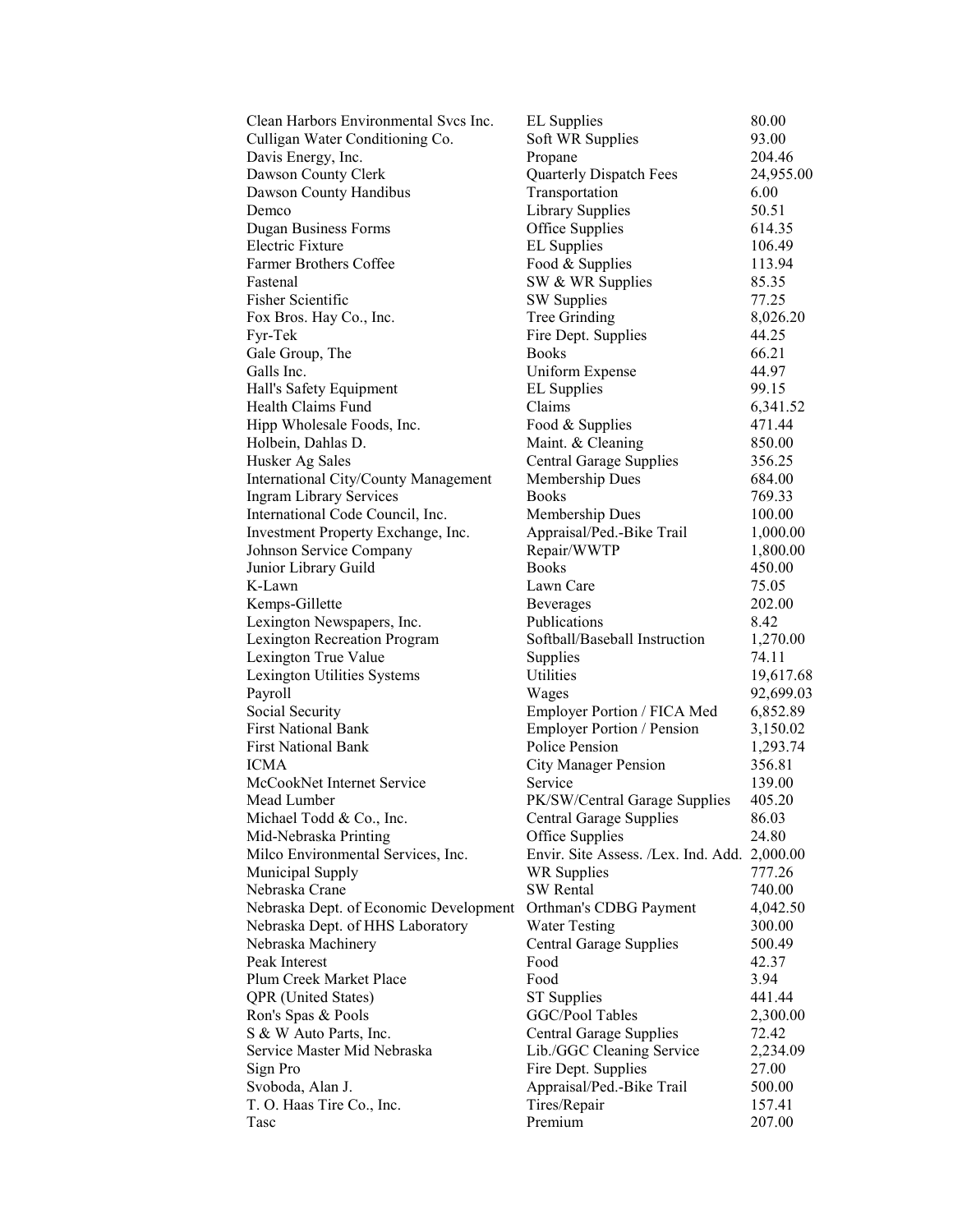| Taste of Home Books                   | <b>Book</b>                    | 30.99      |
|---------------------------------------|--------------------------------|------------|
| Team Detail & Quicklube               | Car Washes                     | 197.91     |
| Technical Maintenance & Service       | SW Service                     | 404.40     |
| Third Party Enviromental              | Asbestos Insp./So. Madison     | 225.00     |
| TierOne-Lib. Petty Cash               | Postage                        | 22.01      |
| <b>U-Save Business Equipment</b>      | Office Supplies                | 53.09      |
| Wal-Mart                              | Supplies                       | 550.70     |
| Wolf, Tracy                           | <b>Travel Expense</b>          | 135.95     |
| All Points Cooperative                | Fuel                           | 92.89      |
| Alltel                                | Cellphone Service              | 337.04     |
| <b>Awards Plus</b>                    | Fire Dept. Supplies            | 27.65      |
| Bob's Auto Repair & Service           | Repair                         | 224.93     |
| <b>Business Card</b>                  | <b>WR Supplies</b>             | 479.66     |
| Cash-Wa Distributing                  | Food & Supplies                | 590.35     |
| Dan's Sanitation                      | <b>Sanitation Fees</b>         | 23,748.85  |
| Davis Energy, Inc.                    | Fuel                           | 106.20     |
| Eakes Office Plus                     | Copy Fees                      | 400.48     |
| Ed Roeher Safety Products             | Police Supplies                | 822.16     |
| <b>Egan Supply Company</b>            | <b>Cleaning Supplies</b>       | 183.30     |
| Fisher Scientific                     | <b>SW Testing Supplies</b>     | 95.95      |
| Fyr-Tek                               | Fire Dept. Repair/Test         | 427.71     |
| Health Claims Fund                    | Claims                         | 1,402.56   |
| Horizontal Boring & Tunneling Co.     | 20th ST WR Improvements        | 10,800.00  |
| International City/County Management. | Membership Dues                | 376.00     |
| Jeffery, Richard                      | Electric Rebate                | 125.00     |
| Johnson Controls                      | Lib./Equipment Repair          | 1,480.66   |
| Johnson, Ryan                         | Electric Rebate                | 1,475.00   |
| Kemps-Gillette                        | <b>Beverages</b>               | 72.88      |
| Lexington Newspapers                  | Publication                    | 41.94      |
| Lexington, City of                    | Franchise / Service Fees       | 47,275.11  |
| Mead Lumber                           | <b>SW</b> Supplies             | 19.95      |
| Mr. Automotive                        | Fire Dept. Supplies            | 87.02      |
| Naumann, Sondra                       | <b>Cleaning Service</b>        | 102.00     |
| Nebraska Machinery                    | WR/Packer Rent                 | 2,081.16   |
| Newman Traffic Signs                  | <b>ST</b> Supplies             | 512.94     |
| Paulsen, Inc.                         | Concrete                       | 221.90     |
| <b>Platte Valley Communications</b>   | Phone                          | 175.00     |
| Plum Creek Auto Spa                   | Car Washes                     | 27.00      |
| S & W Auto Parts, Inc.                | <b>ST Supplies</b>             | 77.06      |
| Service Master of Mid Nebraska        | GGC Cleaning Service           | 1,285.00   |
| Steve's Lock & Key                    | EL Dept. Repair                | 109.24     |
| T & R Electric                        | Transformers                   | 7,316.00   |
| Third Party Environmental             | Asbestos Removal/Ballheim Prop | 1,300.00   |
|                                       | Postage / Food                 | 21.27      |
| TierOne-City Petty Cash               |                                |            |
| Toledo, Norma                         | Electric Rebate                | 1,025.00   |
| Wal-Mart                              | Supplies                       | 137.75     |
| Wesco Distribution, Inc.              | <b>EL</b> Supplies             | 750.00     |
|                                       | TOTAL CLAIMS:                  | 301,911.94 |

**CITY CODE AMENDMENT:** Weinhold reviewed each section of Chapter 19 of the Lexington City Code with the City Council. Amendments and revisions to the chapter were discussed. Staff will draft an ordinance amending the chapter for Council consideration at the next regular meeting.

**RESOLUTION:** Pepplitsch reviewed a recent wholesale electric rate assessment by NPPD. Following discussion, Resolution 07-14 was read. Moved by Tomasek,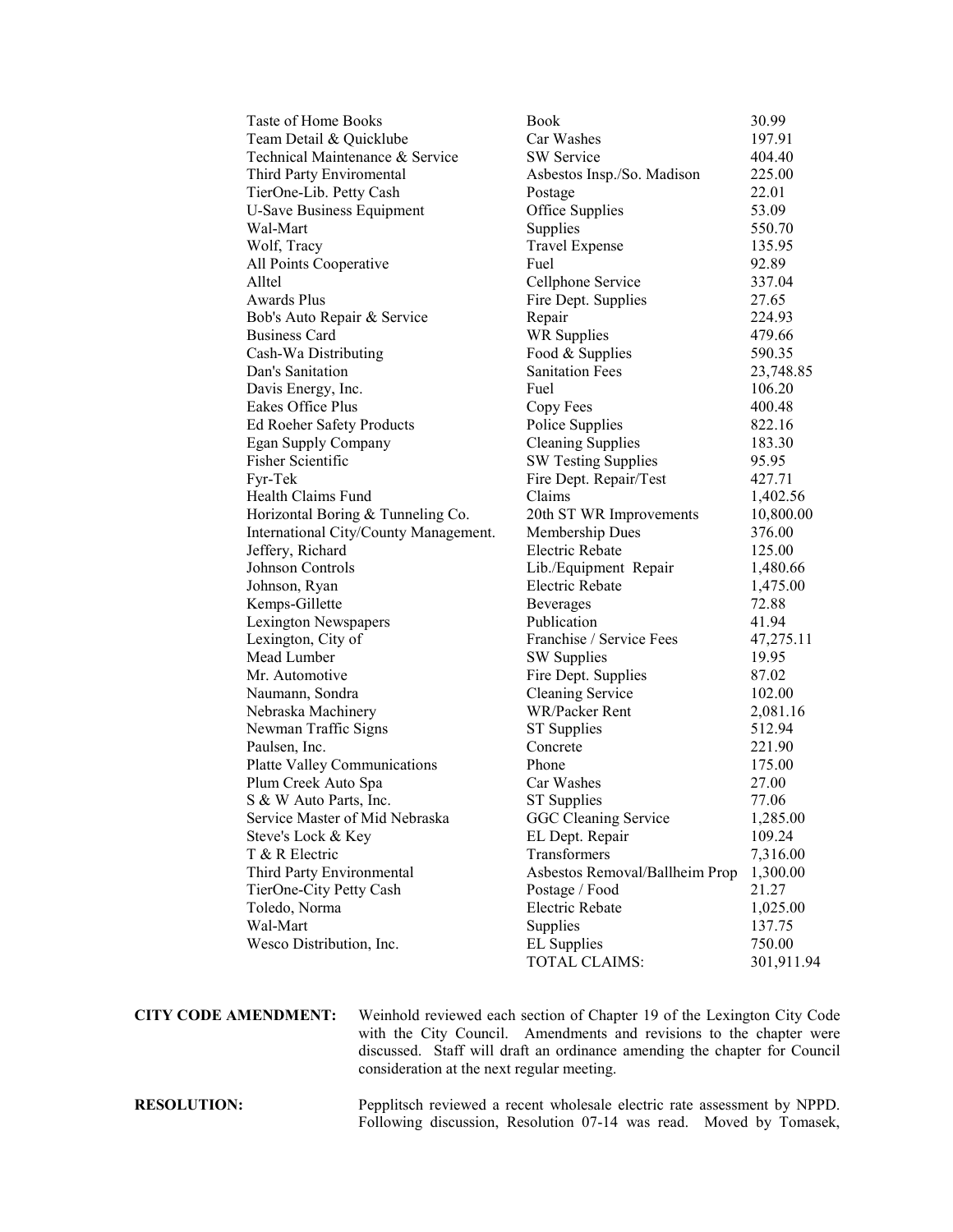seconded by Bennett, to approve Resolution 07-14. Roll call. Voting "aye" were Salem, Miller, Bennett, Tomasek, Fagot. Motion carried.

## RESOLUTION NO. 07-14

WHEREAS, Lexington City Code Section 8-19, authorizes the City Council

to establish by Resolution a schedule of rates and charges for electric

service;

WHEREAS, the Nebraska Public Power District has levied a Production

Cost Adjustment of \$0.0010 per kilowatt hour to wholesale electric

customers effective April 1, 2007 through March 31, 2008;

BE IT THEREFORE RESOLVED BY THE MAYOR AND COUNCIL OF

THE CITY OF LEXINGTON, NEBRASKA, that the following electric rates

are established and shall take effect April 1, 2007, to be reflected on billings

received during the month of May, 2007. That all other electric rates

previously established shall remain unchanged.

Production Cost Adjustment (P.C.A.): A production cost adjustment of \$0.0010 per kilowatt hour for all electric utility customers.

PASSED AND APPROVED this 24th day of April, 2007.

CITY OF LEXINGTON, NEBRASKA

John Fagot, President of Council

ATTEST:

Pamela Berke, Deputy City Clerk

**DAD BOARD APPT:** Mayor Fagot proposed the appointment of Council Member Joni Bennett as a Lexington representative to the Dawson Area Development Executive Board, filling a seat vacated by John Wightman. Motion by Miller, seconded by Salem, to appoint Joni Bennett to the DAD Board. Roll call. Voting "aye" were Tomasek, Bennett, Salem, Miller, Fagot. Motion carried.

**ORDINANCE:** Pepplitsch indicated that following his annual performance review at the last regular meeting, the following ordinance was drafted as directed by the Council. An ordinance entitled "AN ORDINANCE APPOINTING A CITY MANAGER; TO PROVIDE FOR AN EFFECTIVE DATE AND FOR PUBLICATION IN PAMPHLET FORM" was read. Following discussion, moved by Salem, seconded by Tomasek, to suspend rules regarding the reading of ordinance on three separate occasions. Roll call. Voting "aye" were Miller, Bennett, Tomasek, Salem, Fagot. Motion carried.